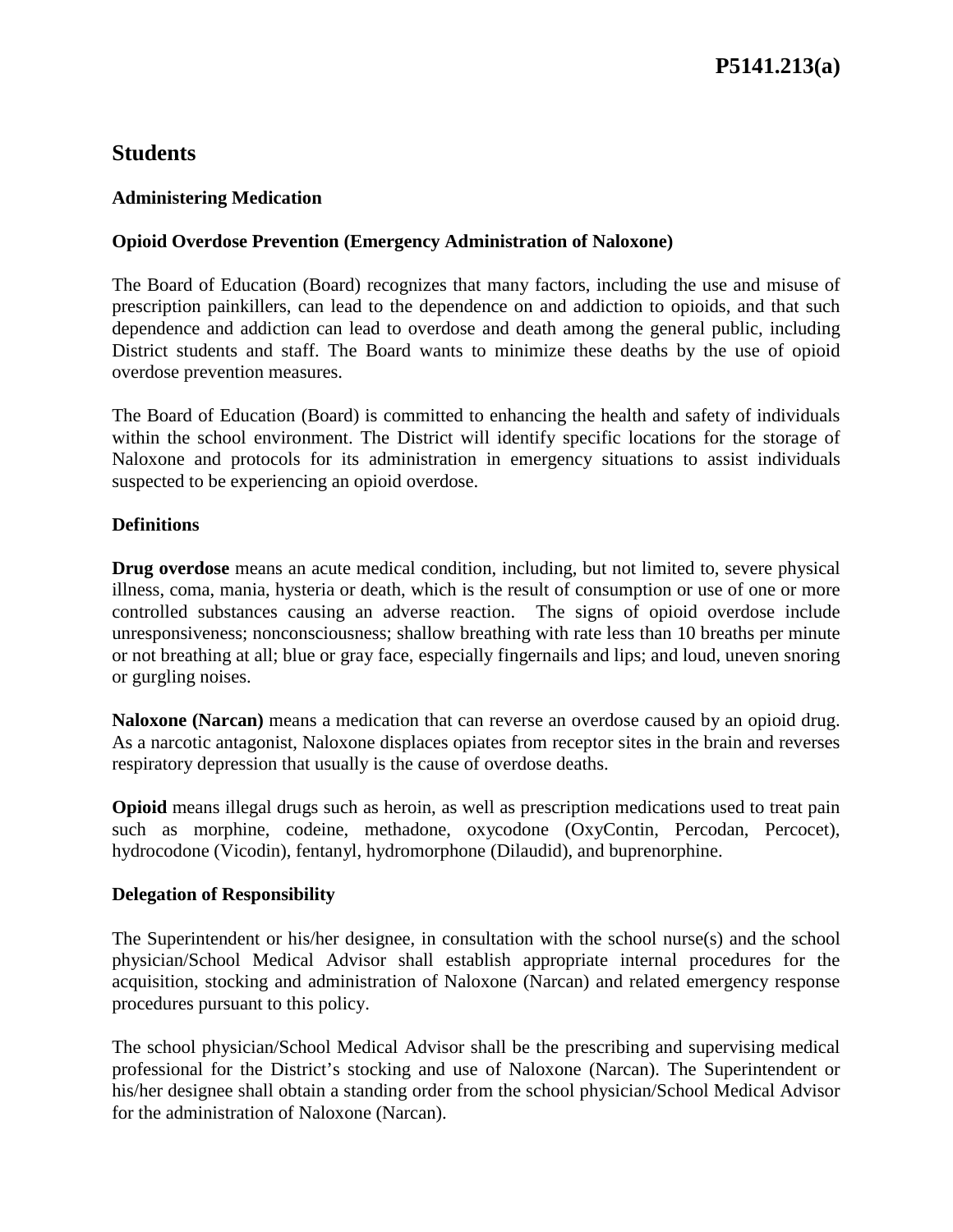# **Students**

# **Administering Medication**

# **Opioid Overdose Prevention (Emergency Administration of Naloxone)**

## **Delegation of Responsibility** (continued)

The standing order shall be maintained in the Superintendent's office and copies of the standing order shall be kept in each location where Naloxone is stored.

The school nurse shall be responsible for building-level administration and management of Naloxone and management of Naloxone stocks. Each school nurse and any other individual(s) authorized by the Superintendent shall be trained in the administration of Naloxone.

Naloxone shall be safely stored in the school nurse's office or other location designated by the school nurse in accordance with the drug manufacturer's instructions.

The Board directs the school physician/School Medical Advisor to issue a non-patient specific order to District school nurses to administer (*select as per the medical order: intranasal or intramuscular*) Naloxone (also known as Narcan, among other names) for the purpose of emergency first aid to students or staff who do not have a prior written order from a qualified medical professional for the administration of Naloxone. The non-patient specific order shall include a written protocol containing the elements required by the regulations of the Department of Consumer Protection.

The Board permits school nurses to administer Naloxone to any person at school or a school event displaying symptoms of an opioid overdose. The District will store the Naloxone kits in a secure but accessible location consistent with the district's emergency response plan, such as the nurse's office. Naloxone shall be accessible during school hours and during on-site schoolsponsored activities.

# **Acquisition, Storage and Disposal**

Naloxone shall be safely stored in the school nurse's office or other location designated by the school nurse in accordance with the drug manufacturer's instructions.

The school nurse shall obtain sufficient supplies of Naloxone pursuant to the standing order in the same manner as other medical supplies acquired for the school health program. The school nurse or designee shall regularly inventory and refresh Naloxone stocks, and maintain records thereof. In accordance with internal procedures, manufacturer's recommendations and any applicable Department of Public Health guidelines.

(cf. 5141 – Administering Medications)